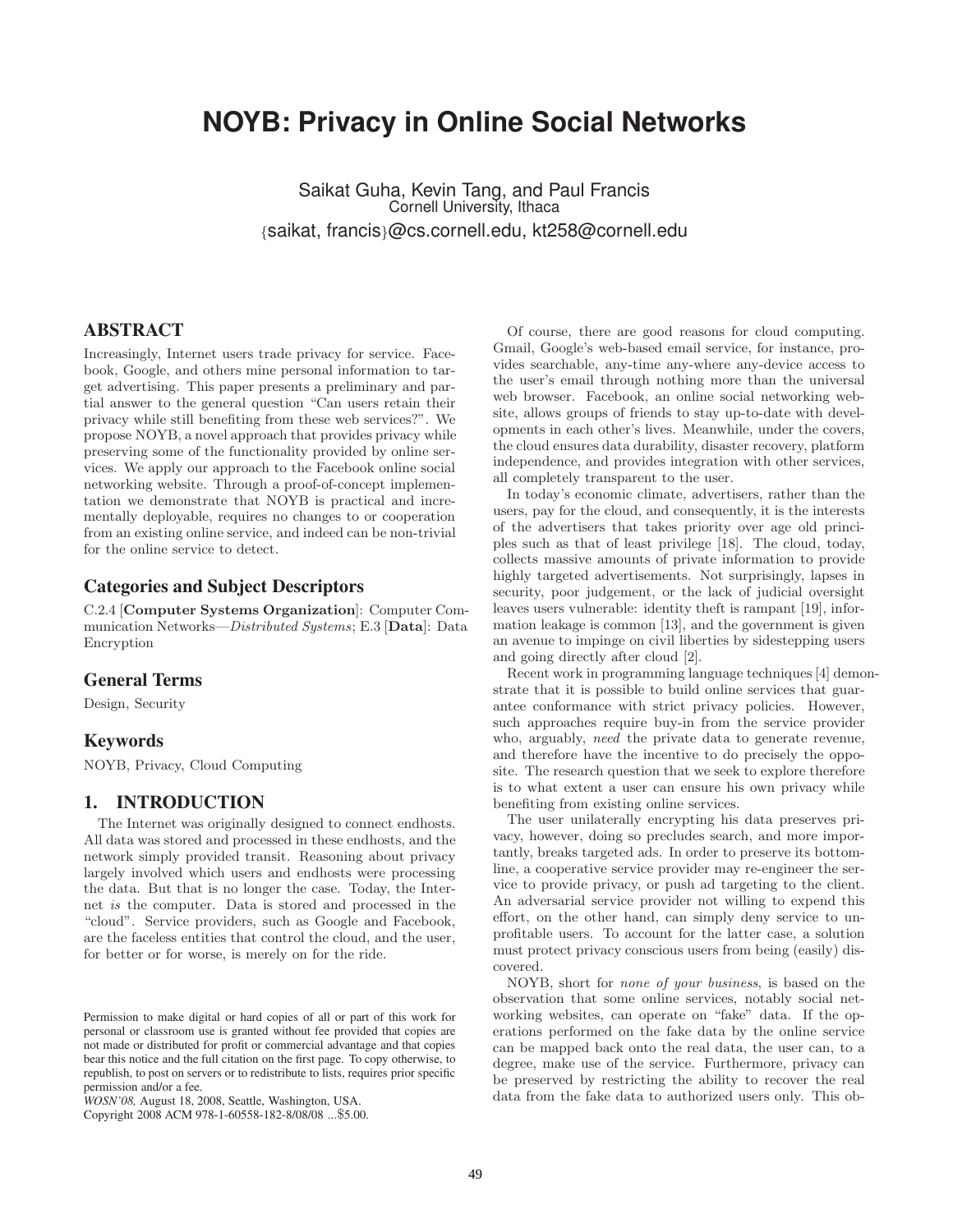servation leads naturally to our solution: user data is first encrypted, and the ciphertext encoded to look like legitimate data. The online service can operate on the ciphered data, however, only authorized users can decode and decrypt the result.

More broadly, NOYB proposes a new way of thinking about how to achieve privacy in online services whereby the user devises a transformation under which much of the functionality of the service is preserved, but which can only be undone by authorized users. The transformation is weaker than traditional encryption in that strictly more information is revealed to an adversary, but with the benefit that the victim can fly low under the adversary's radar by making it hard for the adversary to find the victim amongst ordinary users. Such an approach can be deployed incrementally by small groups of users without buy-in from the service provider.

Overall this paper makes three contributions. First, we present a general cipher and encoding scheme that preserves certain semantic and statistical properties such that online services can process the data oblivious to the encryption. Second, we show how to apply this general approach to Facebook. And third, we report on our proof-of-concept implementation which demonstrates that NOYB is practical, feasible, and incrementally deployable by endusers without the need for additional infrastructure.

Having said that, we do not answer the question whether modeling the service provider as an adversary, and correspondingly buying into heavyweight mechanisms such as a PKI, is necessary. But the existence of our solution that preserves, to a large extent, both user privacy and service functionality under such an extreme model suggests the bar can be set high for other solutions that trade off complexity for a more cooperative service provider.

## 2. MOTIVATING EXAMPLE

Facebook is a popular online social network. A user's Facebook profile contains a wealth of personal information, including name, photo, date of birth, contact information, sexual orientation and relationship status, political and religious views, personal interests, hobbies, education history and more. This information is made available to members of the user's social network, allowing friends to stay in touch and up-to-date with each other's lives. At the same time, Facebook generates revenue by targeting ads to highly specific demographics (e.g. single males between 18–24 years of age in New York City).

Registering on Facebook under a pseudonym, or obfuscating one's personal information is forbidden by Facebook's terms of service [9]. Indeed, Facebook has banned users in cases where it identified violations of these terms [16]. Although, negative publicity has forced Facebook to reinstate some users [17].

Based on the study conducted by Acquisti and Gross [1], Facebook users are concerned about who can access their personal information. While most users (60%) trust their friends almost completely with their personal information, significantly fewer (18%) trust Facebook (the company) to the same degree, and even fewer (6%) trust strangers. Yet, under the covers, Facebook allows any application developer (a stranger) access to a user's profile [10]. While a privacy conscious user may choose to not use Facebook, [1] finds that peer pressure drives membership, and unawareness of the true visibility of profiles lulls users into revealing personal information to untrusted parties.

Facebook provides two primary services in the minds of users [1]: first, advertising information about oneself, typically restricted to one's extended social network, in order to attract dates, and second, to find classmates. Since the ability to search inherently requires revealing information to Facebook, in this paper we focus on preserving user privacy while allowing users to advertise their private information to friends.

# 3. GOALS AND ASSUMPTIONS

Motivated by the example in Section 2, NOYB strives to achieve the following goals.

Privacy Preserving: NOYB preserves privacy defined as contextual integrity [12]. In such a framework, pieces of a user's information are scattered but public; it is the inability of an adversary to combine these pieces that defines privacy. For instance, it may be public knowledge that there exists some user named Alice, and some user aged 25, but an adversary is not able to conclude with any certainty that Alice is 25. Only trusted parties, as designated by the user, typically excluding the untrusted online service, are able to combine the user's information.

Incrementally Deployable: NOYB can be deployed incrementally (by small groups of users) without any cooperation from the online service. In this deployment mode, a (hopefully large) fraction of the functionality provided by the online service is preserved. If the service cooperates, however, a greater fraction of the functionality may be preserved, and NOYB can be rolled out to all users.

Hard to Detect: In the case where an online service is hostile to NOYB, NOYB users blend into the crowd. The implicit assumption, as substantiated in Section 2, is that the service pays a high penalty for falsely accusing nonusers. Making it difficult for the service to find NOYB users through automated means serves as a deterrent against punitive action as long as the fraction of users using NOYB is not significant.

# 4. NOYB: NONE OF YOUR BUSINESS

This section starts with an overview of NOYB, followed by a detailed description of its operation.

#### 4.1 Basic Primitive

NOYB operates by first partitioning private information into multiple atoms, and then replacing each atom with its encryption. A simplistic approach would be to encrypt each atom, and share the key with other users authorized to view that atom. While such a scheme does not reveal any user information to the online service, an online service can easily find users encrypting their data by looking for the traits of the cipher-text. Steganography can help avoid detection, but it is impractical to store cipher-text inside Facebook atoms as the cover-text, for example, as the atoms tend to be small.

Instead of this simple encryption scheme, NOYB substitutes the user's atom with another user's atom picked pseudorandomly. In essence, if all the atoms of the same class compose a dictionary, NOYB encrypts the index of the user's atom in this dictionary, and uses the ciphered index to pick the replacement atom from the dictionary (Figure 1).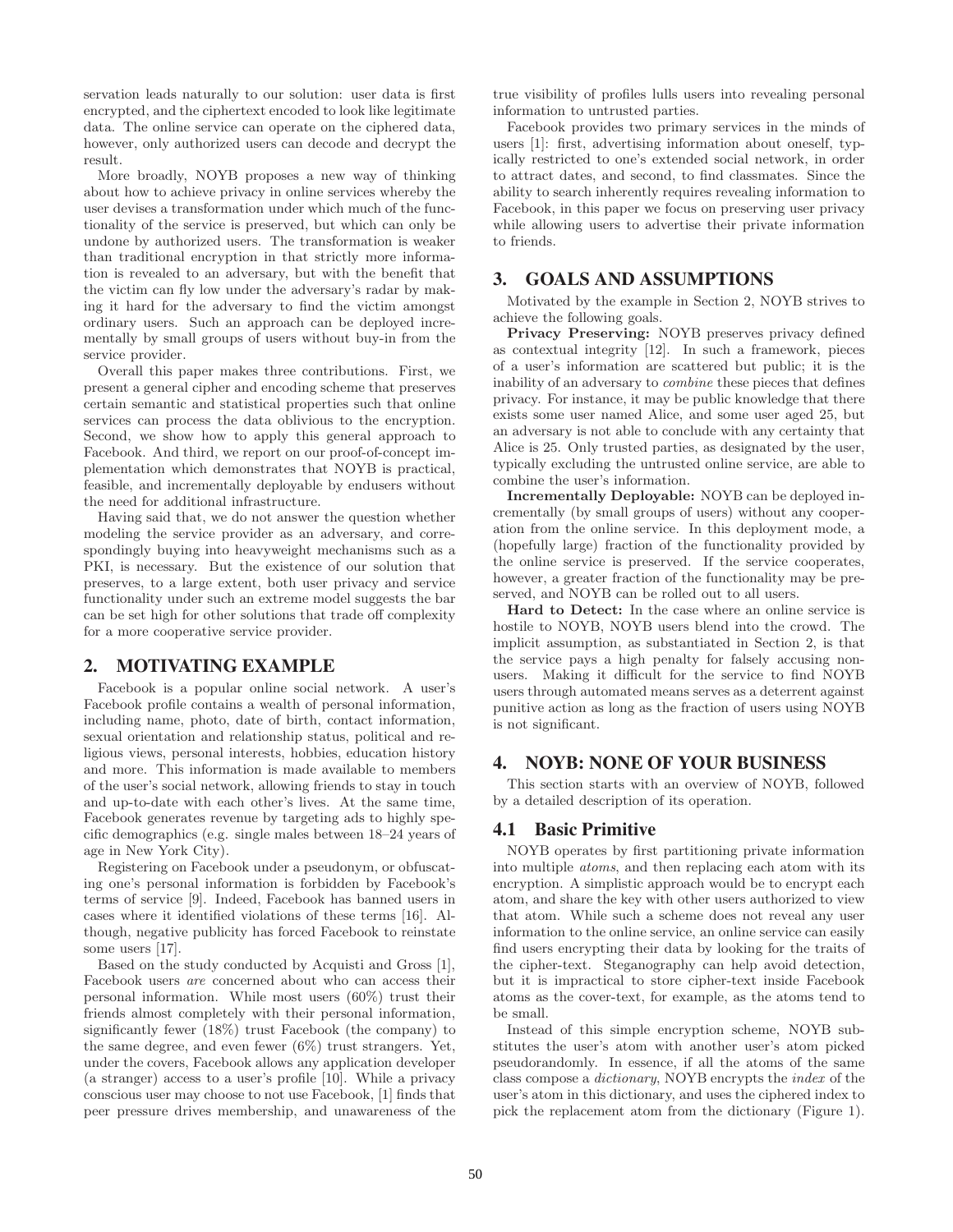

Figure 1: The basic NOYB primitive is a pseudorandom substitution cipher applied to each atom of private data. Dictionaries are maintained for each class of atoms; input and output dictionaries may be the same. The pseudorandom sequence is generated by a symmetric-key cipher. Key management is out-of-band. Nonce is unique per-update. Residue channel may be in-band, possibly covert (e.g. steganography), or out-of-band (e.g. peer-to-peer pub-sub network).

The benefit over the previous approach is that NOYB is harder to detect as the cipher atom is a legitimate atom, albeit for some random user. To illustrate, assume Alice's name, sex and age (Alice, F, 25) is partitioned into two atoms: (Alice, F) and (25). The first atom is substituted with (Bob, M) say, and the second with (28) say, from Bob and Charlie respectively based on the encrypted indices. Alice's friends can reverse the encryption to recover Alice's information. And while Alice's atoms may similarly show up in other users' profiles, an adversary cannot piece together her atoms.

#### 4.2 Key Management

Existing key management protocols (e.g. [3]) are used to distribute keys to users authorized to view the private information; however, the much of this complexity is hidden from the user by the NOYB application. The key management protocol is implemented out-of-band (OOB) — i.e. does not exchange messages using the online service to which NOYB is being applied. This is pursuant with our goal of preventing the online service from identifying NOYB users by identifying (high entropy) key management messages. The choice of the OOB channel depends on the trust model, and may range from unencrypted emails exchanged through one or more trusted third-parties, to a peer-to-peer network secured with a PKI.

The number of keys depends on the online service. For instance in the case of Facebook, each user maintains one master key, from which it generates keys to encrypt each profile field. The master key is distributed to the user's social network (friends, friends of friends etc.). Revocation is handled by negotiating a new key, however, only updates to the profile are encrypted with the new key. By not reencrypting the profile with the new key at the time of revocation, NOYB avoids the flurry of updates across multiple fields that may otherwise be detected by the online service. The tradeoff, however, is that multiple keys may be needed to decrypt a profile. The number of decryption keys needed is a function of how often profile fields are updated in relation to how often new keys are negotiated, and is upper bounded by the number of fields.

#### 4.3 Dictionary

The dictionary used for substitution is a mapping from a sequential index to unique atoms and their corresponding frequency. The dictionary supports three functions: first,

given an index it returns the corresponding atom (Lookup); second, given an atom it returns the corresponding index (Reverse Lookup); and third, given a (random) number in the range  $[0, 1)$ , it returns an atom with the largest index such that the sum of frequencies of all atoms with lower indices is less than the given number  $(FLookup)$  — in essence, preserving the marginal distribution of the cipher atoms given the uniformly distributed ciphered index. The joint distribution of atoms can be preserved by using different input and output dictionaries based on the values of other atoms (Figure 1).

Dictionaries are public, and include atoms from both NOYB users and (some) non-users. The data from non-users thwarts the service from using the dictionary to discover users, as well as improves the confusion property of the pseudorandom cipher. While we assume for simplicity that there is one global dictionary per class of atoms, private dictionaries may be used by groups of friends. For public dictionaries, external mechanisms are used to disseminate the mappings.

Finally, dictionaries must support dynamic updates to allow new atoms to be added over time. One concern in this regard is that adding new atoms must not break the existing index-to-atom mappings that may be in use. Consequently, the dictionary is append-only. Updates to atom frequencies, however, are in-place since the frequencies are used only for encryption. Updates are performed anonymously over secure channels to defend against timing and eavesdropping attacks.

## 4.4 Pseudorandom Substitution

The semantic security of the substitution cipher is derived from the security provided by the encryption process that lies at the core of the algorithm (Figure 1). As illustrated in the figure, a dictionary lookup is used to transform the atom to an index. The index is encrypted using the symmetric key and random nonce; we assume existing ciphers for this purpose. The output of the underlying cipher is used to select the cipher-text atom using the FLookup primitive of the output dictionary. By design, the distribution of the cipher text matches that of the plain text, which helps protect against certain frequency analysis attacks. The information discarded by the FLookup process is encoded as a *residue*, and is transmitted separately along with the nonce to assist in the reverse substitution process. Message integrity is ensured through a MAC computed over the output of the underlying cipher across all atoms, and transmitted along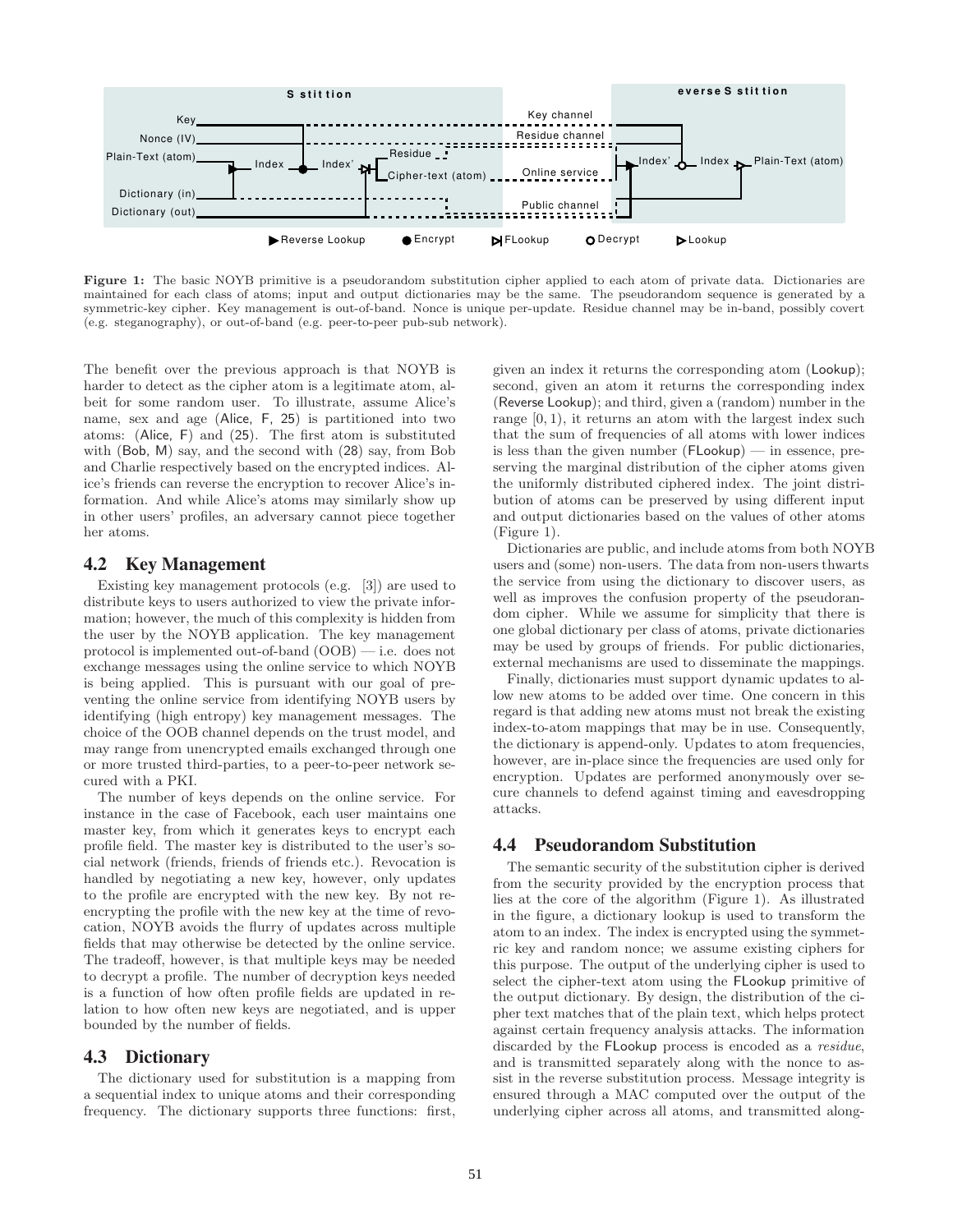side the residues. If the underlying cipher provides semantic security, the pseudorandom substitution is also semantically secure.

# 4.5 Communication Channels

NOYB sends data across four channels, of which the key management channel and the public channel for exchanging dictionaries were discussed earlier. The online network itself serves as the third channel over which the cipher-text is exchanged. We now discuss the fourth channel, called the residue channel.

The residue channel is used to exchange small amounts of data for each update. As mentioned, this data typically consists of nonces, residues, and the message integrity. While the residue channel, like the key management channel, may be OOB, it is possible to use the online service itself to send the data in-band. This is accomplished by steganographically encoding the data within other cover data [11], for instance within the user profile photo in Facebook. The in-band channel allows members with the necessary keys to decrypt the private information without engaging in any additional communication. The small size of the residual data allows the greatest flexibility in the choice of steganographic technique in order to avoid detection. Correlated updates may be delayed, or updates batched in order to avoid detection.

# 5. ATTACKING NOYB

In this section we discuss attacks on NOYB components. While some aspects of security are ultimately rooted in components external to NOYB, such as the key management algorithm, the underlying cipher, and the steganographic scheme used, we consider only attacks on mechanisms described in this paper.

The first line of defense for NOYB users is hiding in the crowd of ordinary users. Several NOYB mechanisms are geared towards this goal. First, cipher-text is encoded as legitimate atoms lacking any identifying tags. Second, the marginal distribution of the cipher-text atoms, and to some extent the joint distribution, matches that of legitimate atoms, which protects against Bayesian detection methods. Third, the partitioning into atoms preserves semantic relationships in the private information (e.g. name and sex are kept together) to make it harder to develop heuristics to semantically detect encrypted information. Fourth, steganography is using sparingly to minimize the chances of detection. Fifth, the public dictionary is padded with information of non NOYB users to increase the rate of false positives if an adversary were to pick users matching dictionary atoms at random. And sixth, communication across different channels is decorrelated to avoid timing attacks. That said, in the event the online service does discover a NOYB user, the service does not learn the private information, and can at best deny the user service if the terms of service so allow.

An attacker may attempt to expose NOYB users by polluting the dictionary with atoms that do not normally exist, and looking for these fake atoms in the user's (encrypted) private information. To avoid falling into this trap, dictionaries are maintained by groups of users or trusted thirdparties that authorize updates only from certain members. However, these third-parties are not trusted to enforce privacy.

The message integrity protects against attackers that mod-

ify the cipher-text. The use of standard ciphers protects against known plain-text attacks. In the event the keystream used to encrypt an atom is revealed, the random nonce ensures the keystream cannot be used to decrypt other atoms thereby limiting the breach.

Finally, we do not directly protect against an attacker using external databases to check for consistency. If the structure of these external databases are public, however, the partitioning phase ensures all the interrelated fields are contained inside the same atom such that the atom is internally and externally consistent.

## 6. USING NOYB IN FACEBOOK

We now delve into the finer details of applying NOYB to Facebook. As mentioned previously, our goal is to preserve user privacy while allowing users to make use of Facebook to advertise themselves to their extended social network.

Facebook profiles contain over 40 fields of personal information; we mention some illustrative examples of how these are partitioned into atoms that are small enough to not leak much information, and yet large enough to be internally consistent. For instance, the name and sex of a person are contained within a single atom for consistency. Similarly, the street address, city, state, country and the area codes of telephone numbers are contained within another atom. For fields that contain lists, such as personal interests, favorite music, movies and tv shows, each list element is a separate atom. Other fields such as birthdate, political and religion views, etc. each represent a separate atom. However, not all fields are partitioned into atoms.

The key omissions are the phone number (excluding the area code), the user part of email addresses, and instant messaging handles. This is because these elements are expected to be unique; the substitution process cannot guarantee that cipher-atoms will also be unique, and indeed due to the birthday paradox, it is likely that even a small userbase will generate some duplicates that may be noticed. Fortunately, there is little internal structure to these fields, which allows the substitution to be applied at the character level, with the dictionary comprising the alphabet (with character frequencies) [15].

Multiple dictionaries are maintained for atoms that are correlated with a person's age or gender (e.g. movies, tv shows etc.) to preserve the joint distributions. These dictionaries are indexed by the birthdate and sex. When encrypting the movies field, for instance, the input dictionary is that indexed by the real birthday and sex of the user, while the output dictionary is that indexed by the ciphered birthdate and sex. Changes in the birthdate and sex would induce correlated updates of the dependent fields, however, since neither is expected to change, the impact is minimal.

The cipher-text atoms are stored in the user's Facebook profile. Steganography applied to the user's profile photo provides the in-band residue channel, however, the technique must be resilient to the image resampling algorithm used by Facebook. The necessary keys are exchanged over email. Other Facebook users that have the key can locally decode the page, satisfying the goal of allowing users to advertise themselves to their extended social network without revealing their private information to Facebook. However, probabilistic encryption prevents searching for users.

Searching on specific fields may be enabled by trading off some privacy for functionality. The name, for instance, may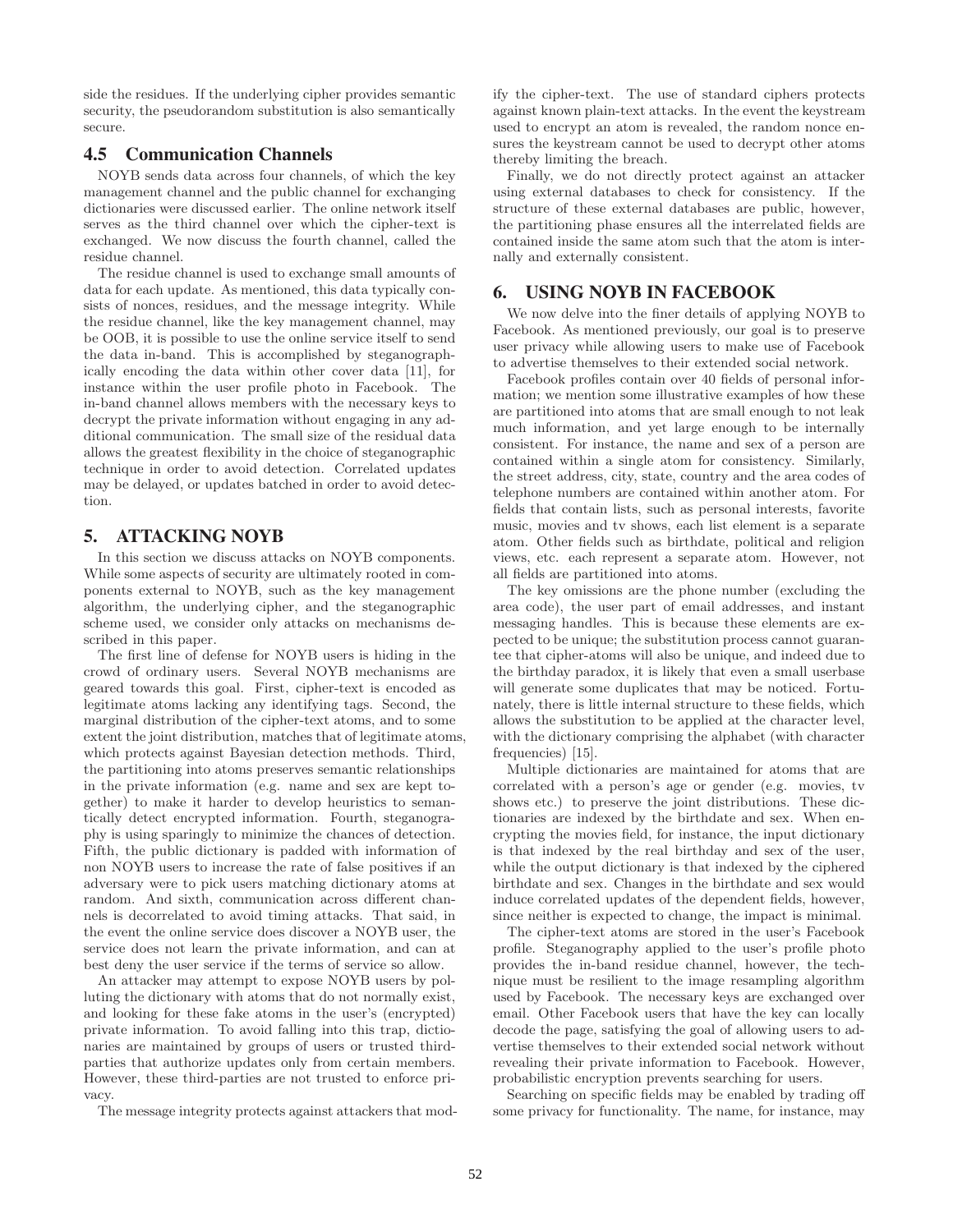

Figure 2: Dictionary grows sublinearly with users.

be encrypted deterministically for each community (e.g. a university) using a predetermined secret. This allows community members to search for a name by searching for the ciphered version without revealing the real name to Facebook.

#### 7. IMPLEMENTATION

We implemented a proof-of-concept version of NOYB as a browser plugin for the Firefox web browser. Our implementation modifies Facebook pages by adding a button that encrypts the user's own profile. A second button added to other user's pages decrypts their profile. The plugin consists of 1400 lines of XUL code, and 500 lines of python code that uses AES in counter mode as the underlying cipher. The dictionaries necessary for the plugin are generated by a service we built; the service samples Facebook profile pages of NOYB users and non-users, and posts the dictionary to a public website that NOYB users can query anonymously. At present, our implementation does not manage keys and instead defers to the user at the time of encryption and decryption to enter the password, however, it is possible to modify our plugin to automatically distribute keys to the friends, and receive keys from friends through web based email services. We have manually verified that the encrypted profiles look plausible without revealing significant private information. We are quick to point out, however, that our experience is limited owing to our small userbase.

A second purpose of our implementation exercise is to study the feasibility of maintaining the dictionaries. Figure 2 shows the size of the dictionary as a function of the number of users sampled. We find that the size grows sublinearly reflecting overlapping values across different users. While the numbers are encouraging in that we expect a dictionary of a million users to initially be manageably small (344 MB), we do not, at present, have data to comment on the size of the dictionary over time as new atoms are appended. Nevertheless we believe that if the size grows by up to 3–4 orders of magnitude over the lifetime of the online service, a distributed peer-to-peer dictionary infrastructure could be necessary.

## 8. RELATED WORK

User privacy has been an active field of research stretching back to the beginnings of public and commercial adoption of the Internet. Pretty Good Privacy (PGP) [20] applies endto-end public-key cryptography to emails. TLS [7] applies the same to end-to-end interactive communication channels. While NOYB is similarly end-to-end in the privacy it provides, it is different from the aforementioned systems in that it is not completely opaque to the middle, and can therefore make greater use of the functionality provided by the online service.

A second class of privacy preserving services operate in the middle of the network. Such services include anonymizing proxies [8], and dark nets [5]. These services provide an all-or-nothing model to privacy, where the privacy preserving mechanism, such as stripping of a HTTP cookie, either completely shields the user potentially breaking the application, or, when absent, leaves the user completely vulnerable. NOYB, instead, is tightly coupled with the application allowing fine-grained control over user privacy while balancing the functionality preserved.

Complementary to NOYB is the large amount of research in ciphers, key management, steganography, and DHTs. NOYB shares a resemblance to the pseudorandom character substitution cipher in [15]. Particularly of use to NOYB are existing and future broadcast key management algorithms [3], strong underlying ciphers [6], resillient steganographic techniques [11], and distributed store-lookup infrastructures [14], which can be used to implement the external mechanisms that NOYB relies on.

## 9. SUMMARY AND FUTURE WORK

In this paper we have described the NOYB mechanism, which provides fine-grained control over user privacy in online services while preserving much of the functionality provided by the service. We apply this generic approach to the specific case of protecting privacy in Facebook. While we are still exploring the implications of such an approach; based on a proof-of-concept implementation we conclude that the core idea is feasible, and incrementally deployable by groups of users without explicit cooperation from the online service.

Beyond social networks, there are a number of interesting research directions we hope to explore. We only briefly list them here. Foremost among these is to apply NOYB to online services that focus on search. Another is to apply NOYB in a way that allows online services to provide customized content, such as targeted advertisements, to users without the service being able to compromise the private information on which the customization is based. Finally, NOYB appears to be a promising first step towards a new design paradigm of online services where the user plays an active role in performing the sensitive operations on data, while the service takes care of the rest.

## Acknowledgements

The authors would like to thank Tom Roeder for his input in the design. Additional thanks to the Facebook users who contributed their profile data for analysis.

### 10. REFERENCES

- [1] Acquisti, A., and Gross, R. Imagined Communities Awareness, Information Sharing, and Privacy on the Facebook . In Proceedings of the Privacy Enhancing Technologies Symposium (PET '06) (Cambridge, UK, June 2006).
- [2] BBC News. Yahoo 'helped jail China writer' , Sept. 2005.
- [3] BONEH, D., GENTRY, C., AND WATERS, B. Collusion Resistant Broadcast Encryption With Short